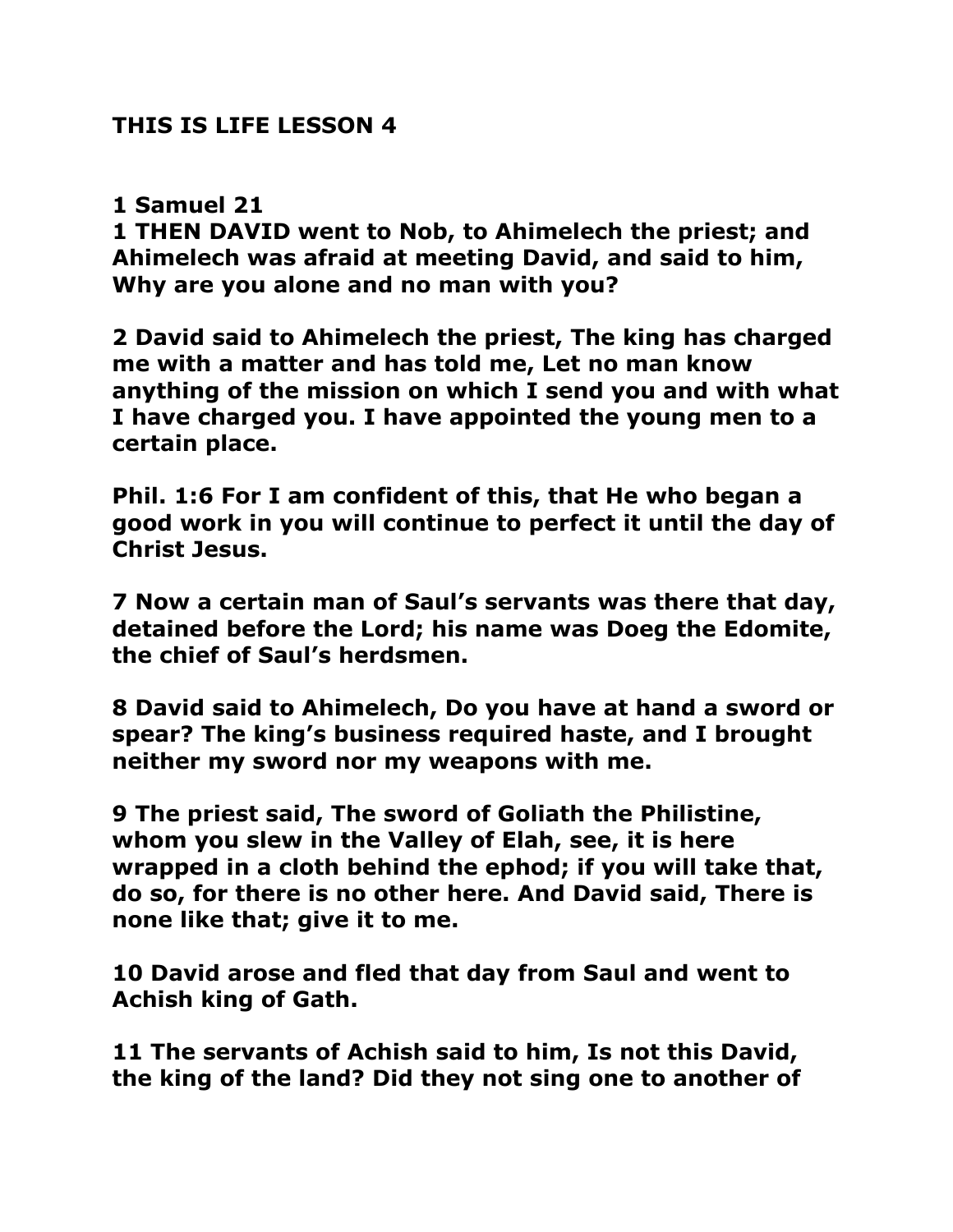**him in their dances: Saul has slain his thousands, and David his ten thousands?** 

**12 David took these words to heart and was much afraid of Achish king of Gath.** 

**13 And he changed his behavior before them, and pretended to be insane in their [Philistine] hands, and scribbled on the gate doors, and drooled on his beard.** 

**2 Chronicles 20:2 (AMP)**

**2 It was told Jehoshaphat, A great multitude has come against you from beyond the [Dead] Sea,** 

**12 For we have no might to stand against this great company that is coming against us. We do not know what to do, but our eyes are upon You.** 

**1 Samuel 22 (AMP)**

**1 SO DAVID departed and escaped to the cave of Adullam: and when his brothers and all his father's house heard it, they went down there to him.** 

**2 And everyone in distress or in debt or discontented gathered to him, and he became a commander over them. And there were with him about 400 men.** 

## **Psalm 142 (AMP)**

**1 A skillful song, or a didactic or reflective poem, of David; when he was in the cave. A Prayer.** 

**I CRY to the Lord with my voice; with my voice to the Lord do I make supplication.** 

**2 I pour out my complaint before Him; I tell before Him my trouble.**